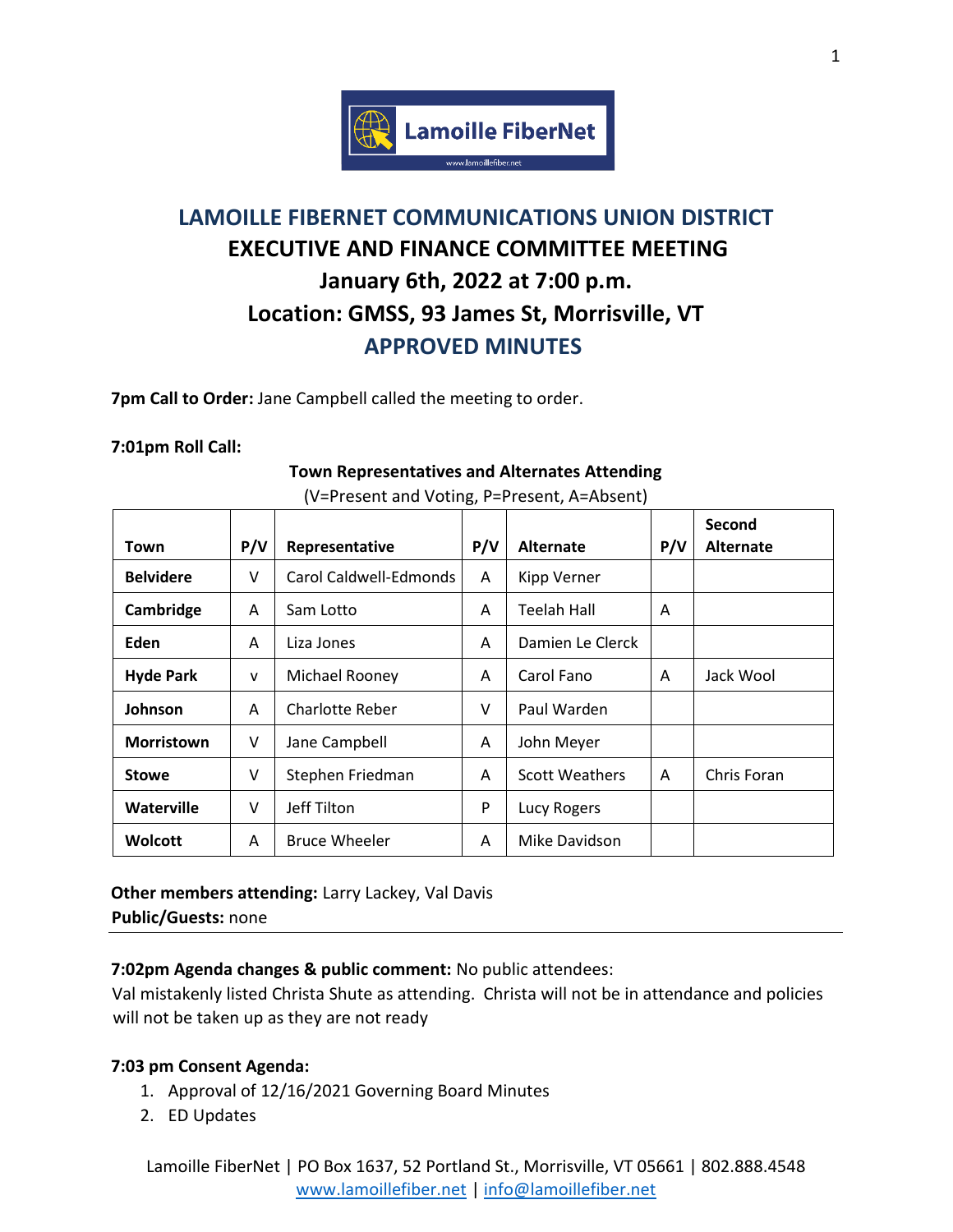#### 3. Recent purchases

Stephen Friedman Jeff Tilton moved to approve December 16, 2021, minutes, Jeff Tilton seconded. All voted in favor

**7:05pm Consent Agenda – ED Updates:** The VCBB emailed Jane and Val and said that all the other CUDs have staff. They also said that part of the AARPA requirement is that we have sufficient staff to handle our grant documentation, reports, financials etc. Val is looking further into it and will make a recommendation at the next EC meeting. Jeff Tilton moved to approve the consent agenda and ED updates. Paul Warden seconded. All voted in favor.

**7:07 Recent Purchases**: Three invoices are currently pending. The first is for rent of the DeMars property in Morrisville which acts as our office space, that is \$650. The second is the six-month subscription to Front Porch Forum and that is \$1,752. The Front Porch forum 6-month subscription starts on February  $1^{st}$ . The third invoice is to Telekom Insurance Group for \$3,116 and is due January 16<sup>th</sup>.

Carol Fano has been investigation or email and data storage program and how to better integrate it with the retention policy and plan we are putting together. The platform we chose was able to set up data archiving and retention. After further review we now understand it will require additional expertise that even Gov connection rep was a bit mystified. The funds that were earmarked for the email data system were part of the pre-construction grant. The initial budget was just for \$5300. Gov connection has sent over a proposal that we've included in obligated funds. This obligates the funds by the end of December. We've included the obligated funds and the total was approx. \$9000. The reason why the Gov connection was initially contacted is because they have initial experience working with us to trouble shoot issues and the short timeline we were working with.

Carol, Jane, Larry, and Val all have access to the G5 licenses. The CUD currently has 1 but need to add 3 additional licenses for a total of 4. Which allow them to create meeting links. The cost for the 4 licenses is \$1200 and will be part of the 2022 budget.

Stephen Friedman made the motion to approve all of the mentioned invoices. Jeff Tilton seconded. All voted in favor.

**7:13 pm Charter update**: Val has proposed additional language to be added at the the bottom of the Charter. The committee recommended certain edits to the draft that Val created. Val will make the requested changes and they will be presented at the next Governing Board meeting. The added language is:

"The executive committee is granted the authority to make critical decisions on behalf of the Governing Board where there is a present and demonstrable time constraint. This might include issues that require a decision before the next scheduled meeting of the Governing Body. If the body of the Executive Committee feels that the decision is too important for the

2